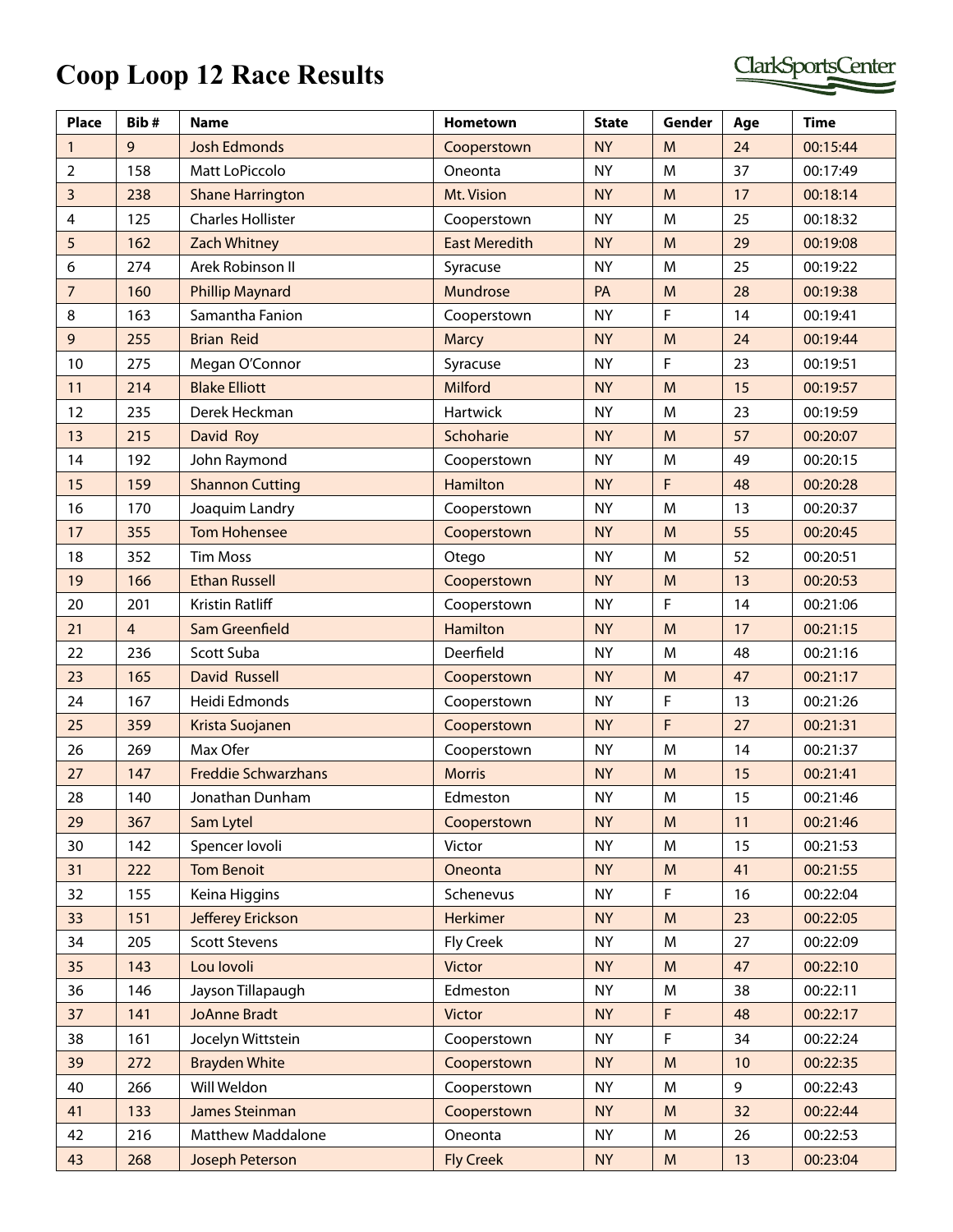| 90  | 244            | <b>Mary Manion</b>       | Cooperstown              | <b>NY</b> | $\mathsf F$  | 27              | 00:27:11 |
|-----|----------------|--------------------------|--------------------------|-----------|--------------|-----------------|----------|
| 91  | 239            | Joanne Reynolds          | <b>Mohawk</b>            | <b>NY</b> | $\mathsf F$  | 52              | 00:27:19 |
| 92  | 210            | Jillian Smith            | Cobleskill               | <b>NY</b> | F            | 23              | 00:27:31 |
| 93  | 135            | <b>Benjamin Morris</b>   | Oneonta                  | <b>NY</b> | M            | 17              | 00:27:33 |
| 94  | 257            | Maureen Pohl             | <b>New Hartford</b>      | <b>NY</b> | $\mathsf F$  | 28              | 00:27:38 |
| 95  | 207            | <b>Cate Bayles</b>       | Cooperstown              | <b>NY</b> | F            | 23              | 00:27:48 |
| 96  | 292            | Kelly Carpenter          | Cooperstown              | <b>NY</b> | $\mathsf F$  | 39              | 00:27:56 |
| 97  | 270            | <b>Teresa Drerup</b>     | Cooperstown              | <b>NY</b> | F            | 53              | 00:28:00 |
| 98  | 177            | <b>Steffaney Wilcox</b>  | <b>Fly Creek</b>         | <b>NY</b> | $\mathsf F$  | 17              | 00:28:01 |
| 99  | 168            | <b>Bernadette Ryan</b>   | <b>Fly Creek</b>         | <b>NY</b> | F            | 59              | 00:28:11 |
| 100 | 132            | <b>Briana Calore</b>     | Schenevus                | <b>NY</b> | $\mathsf{F}$ | 38              | 00:28:12 |
| 101 | 169            | <b>Melissa Marietta</b>  | <b>Fly Creek</b>         | <b>NY</b> | F            | 34              | 00:28:12 |
| 102 | 358            | Julie Barown             | <b>Cherry Valley</b>     | <b>NY</b> | $\mathsf F$  | 36              | 00:28:13 |
| 103 | 164            | <b>Jacob Russell</b>     | Cooperstown              | <b>NY</b> | M            | 15              | 00:28:28 |
| 104 | 164            | Patrick Dewey            | Cooperstown              | <b>NY</b> | M            | 15              | 00:28:28 |
| 105 | $\overline{3}$ | <b>Vivian Greenfield</b> | <b>Hamilton</b>          | <b>NY</b> | F            | 44              | 00:28:32 |
| 106 | 234            | Joe Wilson               | N. Olmstead              | OH        | M            | 56              | 00:28:35 |
| 107 | 174            | <b>Gerald Landry</b>     | Cooperstown              | <b>NY</b> | M            | 47              | 00:28:38 |
| 108 | 153            | Elianna Geertgens        | Milford                  | <b>NY</b> | F            | 8               | 00:28:54 |
| 109 | 152            | <b>Paul Geertgens</b>    | Milford                  | <b>NY</b> | M            | 41              | 00:28:56 |
| 110 | 243            | <b>Tom Manion</b>        | Cooperstown              | <b>NY</b> | M            | 28              | 00:28:56 |
| 111 | 183            | <b>Reilly Mooney</b>     | Cooperstown              | <b>NY</b> | F            | $\overline{9}$  | 00:29:01 |
| 112 | 156            | <b>Greg Muehl</b>        | Schenevus                | <b>NY</b> | M            | 52              | 00:29:03 |
| 113 | 154            | <b>Doug Geertgens</b>    | <b>Milford</b>           | <b>NY</b> | M            | 69              | 00:29:05 |
| 114 | 351            | <b>Caitlin Miosek</b>    | Fly Creek                | <b>NY</b> | F            | 33              | 00:29:05 |
| 115 | 365            | <b>Quinn Lytel</b>       | Cooperstown              | <b>NY</b> | F            | 8               | 00:29:14 |
| 116 | 368            | Ron Lytel                | Cooperstown              | <b>NY</b> | M            | 41              | 00:29:14 |
| 117 | 288            | <b>Jim Wolf</b>          | Edmeston                 | <b>NY</b> | M            | 33              | 00:29:18 |
| 118 | 283            | Cheryl Robinson          | Edmeston                 | <b>NY</b> | F            | 33              | 00:29:19 |
| 119 | 131            | <b>Ashley Kiuber</b>     | Cooperstown              | <b>NY</b> | F            | 9               | 00:29:20 |
| 120 | 157            | Alex Dickson             | Cooperstown              | <b>NY</b> | M            | 23              | 00:29:24 |
| 121 | 209            | <b>Keith Waters</b>      | Amsterdam                | <b>NY</b> | M            | 38              | 00:29:42 |
| 122 | 221            | Ashley Warren            | Worcester                | <b>NY</b> | F.           | 28              | 00:29:43 |
| 123 | 129            | <b>Wendy Kiuber</b>      | Cooperstown              | <b>NY</b> | F            | 41              | 00:29:51 |
| 124 | 193            | Natalie Fountain         | Cooperstown              | <b>NY</b> | $\mathsf F$  | 10              | 00:29:52 |
| 125 | 130            | PJ Kiuber                | Cooperstown              | <b>NY</b> | M            | $7\overline{ }$ | 00:29:57 |
| 126 | 285            | Mary Walker              | Rockville Centre         | <b>NY</b> | M            | 31              | 00:30:02 |
| 127 | 182            | <b>Kelly Mooney</b>      | Cooperstown              | <b>NY</b> | F            | 11              | 00:30:05 |
| 128 | 258            | Susan Burdick            | <b>Richfield Springs</b> | <b>NY</b> | F            | 38              | 00:30:13 |
| 129 | 223            | <b>Phoebe Reese</b>      | Endwell                  | <b>NY</b> | F            | 32              | 00:30:16 |
| 130 | 212            | <b>Terri Rowe</b>        | Oneonta                  | <b>NY</b> | F            | 41              | 00:30:21 |
| 131 | 217            | <b>William Safarik</b>   | Colliersville            | <b>NY</b> | M            | 30              | 00:30:59 |
| 132 | 218            | Holly Hotaling           | Colliersville            | <b>NY</b> | F            | 28              | 00:30:59 |
| 133 | 271            | <b>Shelley Banas</b>     | Cooperstown              | <b>NY</b> | F            | 50              | 00:31:05 |
| 134 | 248            | Mary Griffith            | Sloansville              | <b>NY</b> | F            | 56              | 00:31:06 |
| 135 | 232            | <b>Diana Walling</b>     | <b>New Berlin</b>        | <b>NY</b> | F            | 30 <sub>2</sub> | 00:31:10 |

| 44 | 366            | Lucian Lytel            | Cooperstown          | <b>NY</b> | M         | 9  | 00:23:04 |
|----|----------------|-------------------------|----------------------|-----------|-----------|----|----------|
| 45 | 173            | <b>Genevieve Landry</b> | Cooperstown          | <b>NY</b> | F.        | 11 | 00:23:05 |
| 46 | 175            | Nathaniel Wilcox        | <b>Fly Creek</b>     | <b>NY</b> | M         | 15 | 00:23:05 |
| 47 | 190            | <b>Rachel Grup</b>      | Cooperstown          | <b>NY</b> | F         | 27 | 00:23:09 |
| 48 | 199            | Kara Arnold             | Cooperstown          | <b>NY</b> | F         | 27 | 00:23:16 |
| 49 | 148            | <b>Logan Howland</b>    | <b>Morris</b>        | <b>NY</b> | M         | 15 | 00:23:19 |
| 50 | 360            | Susan DeWolf            | Cooperstown          | <b>NY</b> | F         | 24 | 00:23:32 |
| 51 | 189            | <b>Matthew Spencer</b>  | Cooperstown          | <b>NY</b> | M         | 40 | 00:23:44 |
| 52 | 191            | Liam Spencer            | Cooperstown          | <b>NY</b> | M         | 8  | 00:23:44 |
| 53 | 273            | <b>Declan White</b>     | Cooperstown          | <b>NY</b> | M         | 8  | 00:23:46 |
| 54 | 149            | <b>Alex Bandel</b>      | Mohawk               | <b>NY</b> | F.        | 15 | 00:23:49 |
| 55 | 137            | <b>Sara Breiten</b>     | Cooperstown          | <b>NY</b> | F         | 17 | 00:24:02 |
| 56 | 128            | Emma Spinosa            | Cooperstown          | <b>NY</b> | F         | 30 | 00:24:05 |
| 57 | 277            | <b>Margaret Knight</b>  | Cooperstown          | <b>NY</b> | F         | 14 | 00:24:05 |
| 58 | 247            | Stephen Jasewicz        | <b>Little Falls</b>  | <b>NY</b> | M         | 47 | 00:24:12 |
| 59 | 254            | <b>Katelyn Hollweg</b>  | <b>Marcy</b>         | <b>NY</b> | F         | 24 | 00:24:12 |
| 60 | 260            | Doug DeLong             | Cherry Valley        | <b>NY</b> | M         | 61 | 00:24:17 |
| 61 | 363            | <b>Scott Metzle</b>     | Cooperstwon          | <b>NY</b> | M         | 28 | 00:24:21 |
| 62 | 202            | Janet Ratliff           | Cooperstown          | <b>NY</b> | F         | 50 | 00:24:23 |
| 63 | 145            | <b>Tom Franck</b>       | Cooperstown          | <b>NY</b> | M         | 17 | 00:24:25 |
| 64 | 237            | Kris Johnson            | Hartwick             | <b>NY</b> | M         | 35 | 00:24:28 |
| 65 | 245            | Ardath Johnson          | <b>Hartwick</b>      | <b>NY</b> | F         | 31 | 00:24:28 |
| 66 | 261            | Dee Crowell             | Roseboom             | NY        | F         | 45 | 00:24:33 |
| 67 | 361            | <b>Freda Ready</b>      | Cooperstown          | <b>NY</b> | F         | 29 | 00:24:42 |
| 68 | 198            | <b>Ellie Hotaling</b>   | <b>Fly Creek</b>     | <b>NY</b> | F         | 9  | 00:24:43 |
| 69 | 6              | <b>Garrett Thornton</b> | Norwich              | <b>NY</b> | M         | 12 | 00:24:53 |
| 70 | $\overline{7}$ | Carsan Thornton         | Norwich              | <b>NY</b> | M         | 9  | 00:24:55 |
| 71 | 134            | <b>Russell Marcy</b>    | Cooperstown          | <b>NY</b> | M         | 57 | 00:25:10 |
| 72 | 188            | Susan Primmer           | Oneonta              | <b>NY</b> | F         | 53 | 00:25:18 |
| 73 | 136            | <b>Gerry Morris</b>     | Schenectady          | <b>NY</b> | M         | 50 | 00:25:19 |
| 74 | 289            | Rhonda Bandel           | Mohawk               | <b>NY</b> | F         | 39 | 00:25:19 |
| 75 | 263            | <b>Reed Porter</b>      | Cooperstown          | <b>NY</b> | M         | 10 | 00:25:21 |
| 76 | 279            | Tom Knight              | Cooperstown          | <b>NY</b> | M         | 12 | 00:25:29 |
| 77 | 126            | <b>Eric Shoen</b>       | Maryland             | <b>NY</b> | M         | 35 | 00:25:59 |
| 78 | 208            | Jefferey Beaver         | Sherburne            | <b>NY</b> | M         | 50 | 00:26:07 |
| 79 | 300            | <b>Theo Dutcher</b>     | Cooperstown          | <b>NY</b> | M         | 13 | 00:26:15 |
| 80 | 278            | Sue Knight              | Cooperstown          | <b>NY</b> | F         | 44 | 00:26:23 |
| 81 | 353            | <b>Lisa Hamilton</b>    | Cooperstown          | <b>NY</b> | F         | 29 | 00:26:27 |
| 82 | 357            | <b>Brig Seaver</b>      | Cooperstown          | <b>NY</b> | M         | 61 | 00:26:27 |
| 83 | 138            | <b>Carlo Cuccaro</b>    | <b>Baldwinsville</b> | <b>NY</b> | M         | 46 | 00:26:33 |
| 84 | 240            | Daniel Hegarty          | Cooperstown          | <b>NY</b> | M         | 36 | 00:26:33 |
| 85 | 228            | <b>Kelly Dillenbeck</b> | <b>Little Falls</b>  | <b>NY</b> | F         | 31 | 00:26:35 |
| 86 | 354            | <b>Richard Blabey</b>   | Cooperstown          | <b>NY</b> | M         | 66 | 00:26:38 |
| 87 | 225            | <b>Jeffrey Wilcox</b>   | Schenevus            | <b>NY</b> | M         | 37 | 00:26:53 |
| 88 | 229            | Lisa Petrie             | Little Falls         | <b>NY</b> | F.        | 37 | 00:27:03 |
| 89 | 211            | <b>Kyle Rowe</b>        | Oneonta              | <b>NY</b> | ${\sf M}$ | 11 | 00:27:09 |